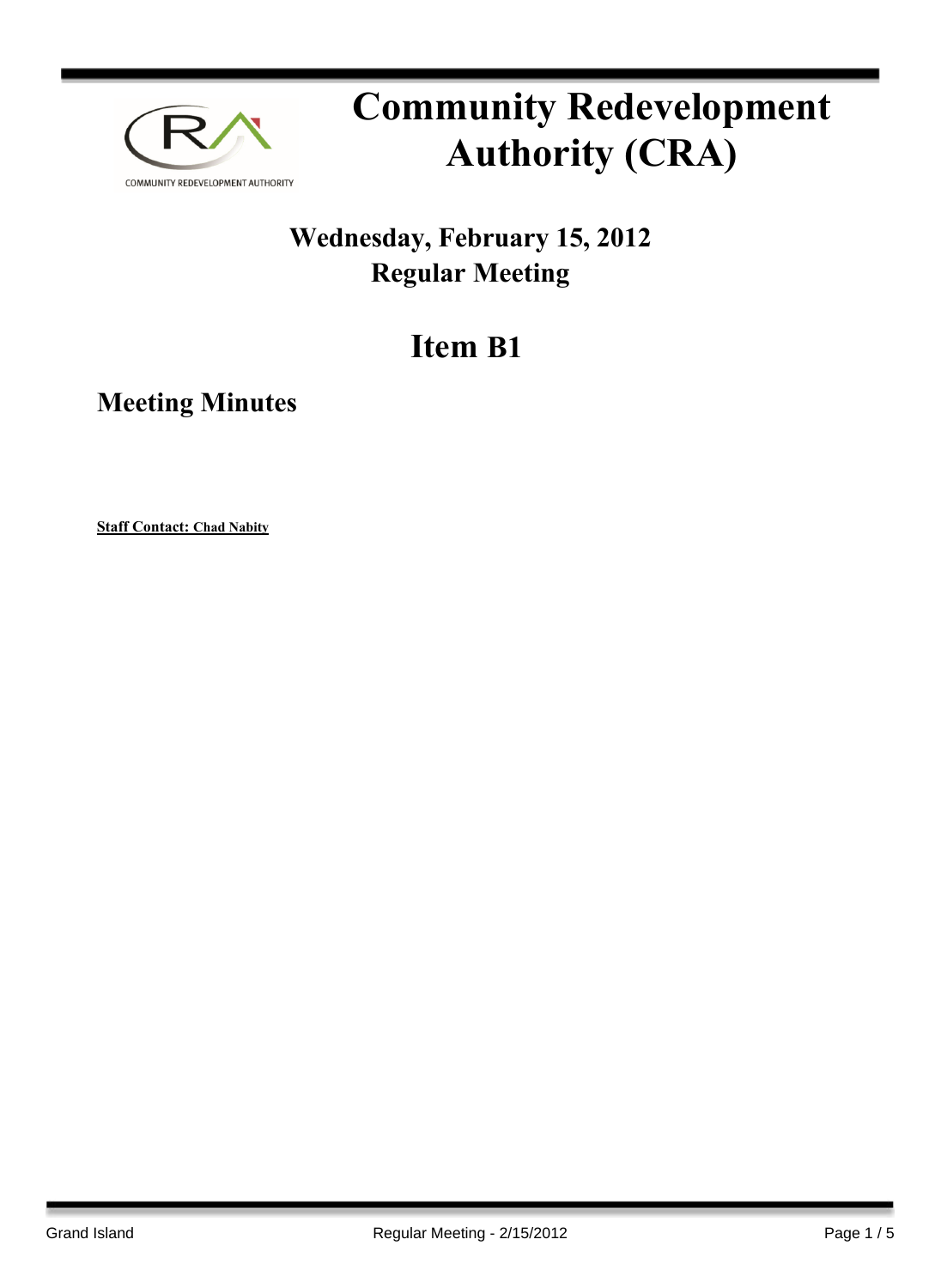#### OFFICIAL PROCEEDINGS

#### MINUTES OF COMMUNITY REDEVELOPMENT AUTHORITY MEETING OF January 11, 2012

Pursuant to due call and notice thereof, a Regular Meeting of the Community Redevelopment Authority of the City of Grand Island, Nebraska was conducted on January 11, 2012 at City Hall 100 E First Street. Notice of the meeting was given in the January 4, 2012 Grand Island Independent.

1. CALL TO ORDER. Barry Sandstrom called the meeting to order at 4:02 p.m. The following members were present: Glen Murray, Sue Pirnie, Tom Gdowski and Michelle Fitzke. Also present were; Director, Chad Nabity; Secretary, Rose Woods, Interim Finance Director Jaye Monter, Legal Council Duane Burns, Terry Galloway, Zachary Zoul and Chuyen Ngo.

Sandstrom stated this was a public meeting subject to the open meeting laws of the State of Nebraska. He noted that the requirements for an open meeting were posted on the wall easily accessible to anyone who would like to read through them.

- 2. APPROVAL OF MINUTES. A motion for approval of the Minutes for the December 14, 2011 meeting was made by Pirnie and seconded by Murray. Upon roll call vote, all present voted aye. Motion carried unanimously.
- 3. APPROVAL OF FINANCIAL REPORTS. Monter reviewed the financial reports for the period of December 1, 2011 through December 31, 2012. Motion was made by Murray and seconded by Fitzke to approve the financial reports. Upon roll call vote, all present voted aye. Motion carried unanimously.
- 4. APPROVAL OF BILLS. The bills were reviewed by Sandstrom. Motion made by Pirnie and seconded by Murray to approve the bills in the amount of \$16,149.70. Upon roll call vote all present voted aye. Motion carried unanimously to approve the payment of bills totaling \$169,149.70.
- 5. AUDIT REVIEW WITH TERRY GALLOWAY.

Terry Galloway from Almquist Maltzahn Galloway and Luth Certified Public Accountants gave his review of the CRA audit. Galloway said they used a GASB Statement No. 54 that redefined how fund balances are presented in the financial statement. He noted everything looks good and there were no issues with the audit. Motion was made by Gdowski and seconded by Fitzke to accept the audit. Upon roll call vote all present voted aye. Motion carried unanimously to approve the audit as presented.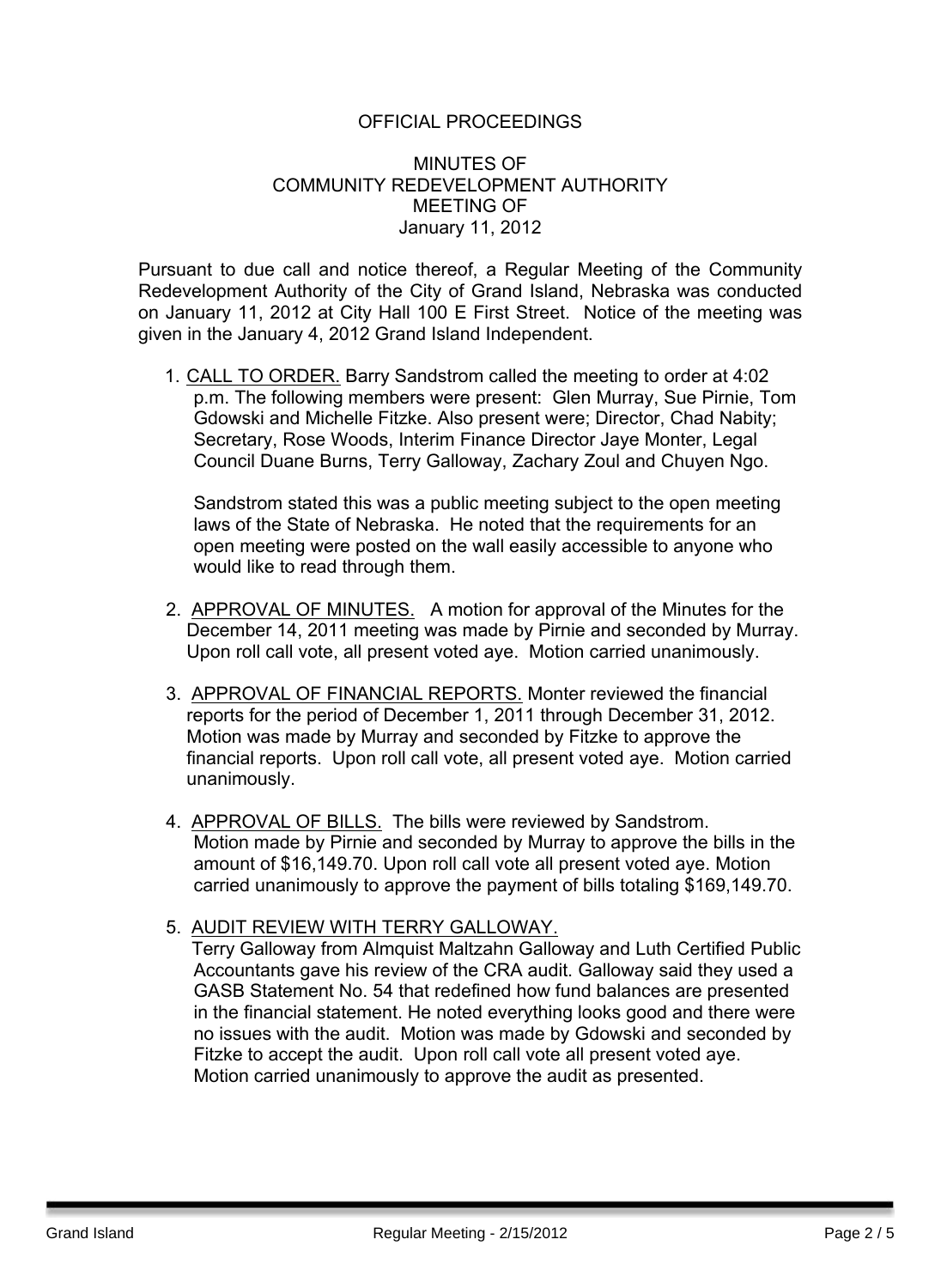6. CONSIDERATION OF GRANT REQUEST. Consideration of Grant Request from Hugh M. Miner Jr. for Fonner Park. This item was pulled from the agenda and will be presented at the February CRA meeting.

#### 7. CONSIDERATION OF A RESOLUTION 126.

 Consideration of a Resolution to forward a redevelopment plan to the Hall County Regional Planning Commission for 3333 Ramada Road – Howard Johnson – (Chuyen Ngo). The CRA received a proposed redevelopment plan (the "Plan"), for redevelopment of an area within city limits of the City of Grand Island, Hall County, Nebraska.

Zachary Zoul of Hospitality Advisors Group and hotel owner Chuyen Ngo has proposed a \$1.4 million renovation of the hotel and convention center, which will include the development of a 150-seat Denny's Restaurant. "The decision by Denny's to locate in Grand Island and, in particular, along the South Locust Street corridor, is a significant expression of confidence in the community and the potential for additional business development, growth, and expansion along South Locust," Zoul said.

Ngo and Zoul requested \$524,000 of tax-increment financing and said they plan to request a \$100,000 facade grant next month.

The hotel is more than 40 years old and needs updates on plumbing, mechanical systems, a roof and an updated exterior. In the 10 years that Ngo has owned the hotel, occupancy has dipped. "It has declined in the face of increased competition," Zoul stated. "This property needs the reinvestment to sustain itself."

The hotel at 3333 Ramada Road is located at the intersection of Highway 34 and South Locust Street. It's a key intersection, the duo stated.

"This property is going to make a strong statement at this gateway that will serve as a catalyst for other development," Zoul told the CRA.

That other development could occur across the street to the east of the Howard Johnson where the CRA bought and demolished a substandard building and is now waiting to find a developer. CRA Chairman Barry Sandstrom lightly asked if Ngo would be offended if the CRA found a developer that wanted to build a competing restaurant across from him."No," Ngo said with a chuckle. New businesses in the area would likely complement one another, he said.

CRA member Glen Murray called the project a good one that will add to South Locust Street and will benefit the entire community. Fellow member Tom Gdowski said he was concerned to learn that the hotel's valuation had dropped from \$3.1 million in 2004 to \$2 million in 2005. The reinvestment is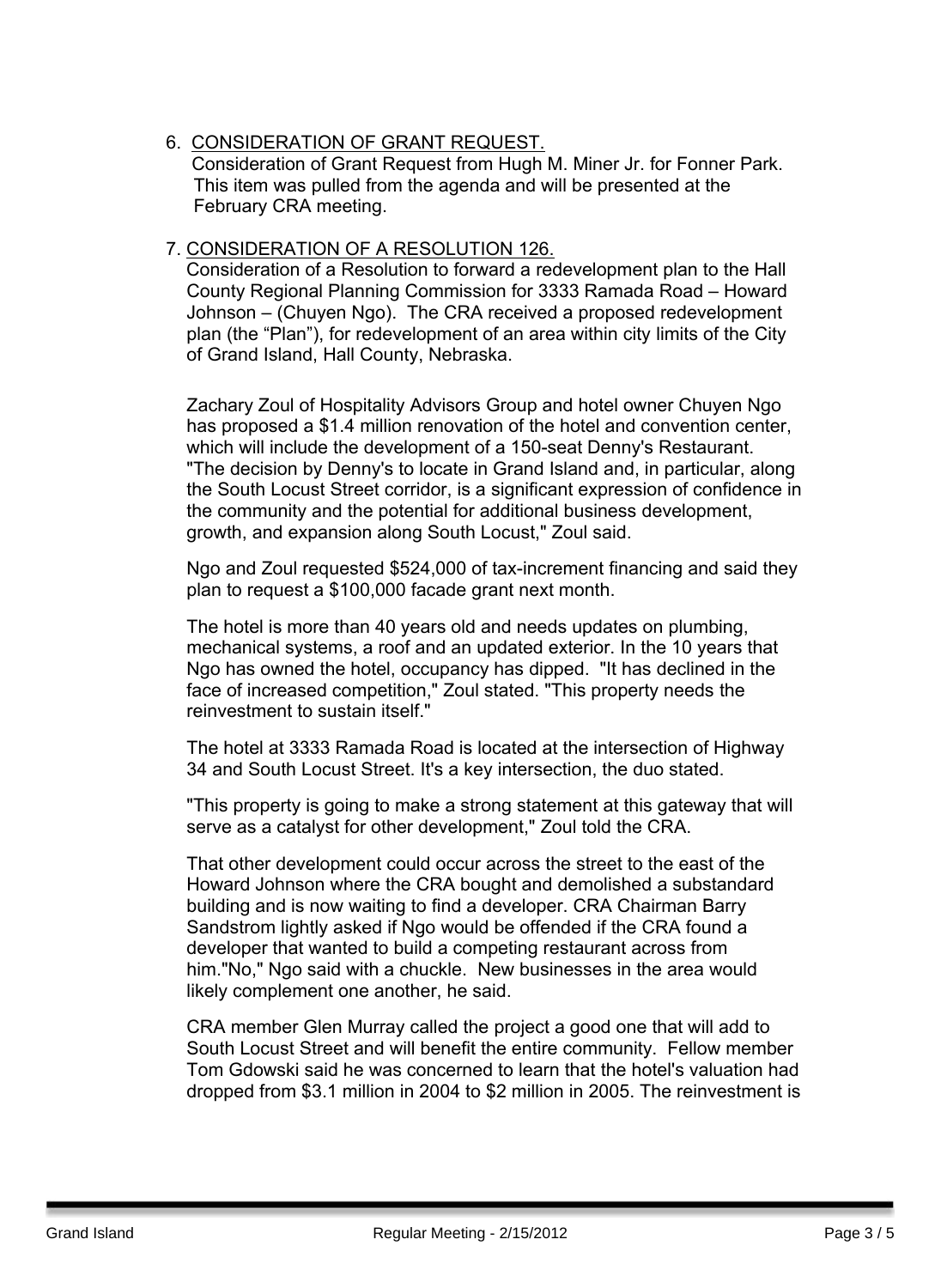expected to raise the value up to \$3.6 million. He wondered how it may impact occupancy numbers.

Zoul said a similar hotel and Denny's project that he completed in Ogallala had a 50 percent increase in occupancy in 2010.

The tax-increment financing proposal will have to be reviewed by the Regional Planning Commission Feb. 4 and then must be approved by the Grand Island City Council Feb. 14 before it returns to the CRA for final approval on Feb. 15. It would allow Ngo to divert \$34,000 in new property taxes owed on the project to pay for the project loans. The property taxes on his current \$2 million value would continue to be paid and used by political subdivisions such as the city, county and school district.

Motion made by Pirnie and seconded by Fitzke to approve Resolution 126 to forward a Redevelopment plan amendment to the Hall County Regional Planning Commission for 3333 Ramada Road. Upon roll call vote all present voted aye. Motion carried unanimously to approve Resolution 126.

8. CONSIDERATION OF A RESOLUTION NO 127. Consideration of a Resolution, giving Notice of Intent to Enter into a Redevelopment Contract, and approval of Related Actions 30 day Notice to City Council, for 3333 Ramada Road.

Motion was made by Murray and seconded by Pirnie to approve Resolution 127 to give notice of intent to enter into a Redevelopment Contract and approval of related Actions 30 day notice to City Council, for 3333 Ramada Road. Upon roll call vote all present voted aye. Motion carried unanimously to approve Resolution 127.

#### 9. REVIEW OF COMMITTED PROJECTS & CRA PROPERTIES.

 Nabity briefly reviewed the Committed Projects. The first phase of the Wayside horns will be completed this winter. CRA should expect bills within the next few months. The Grand Façade is still moving forward; they have all their permits and have started the construction they are looking to finish this spring. The downtown BID is still moving forward as the first project the POW Memorial is completed and the bill was paid this month. Primitive Touch Antique Warehouse work is progressing.

10. DISCUSSION CONCERNING PURCHASE/SALE OF REAL ESTATE.

No discussion.

11. APPROVE RESOLUTION OR RESOLUTIONS TO PURCHASE/SELL PROPERTY.